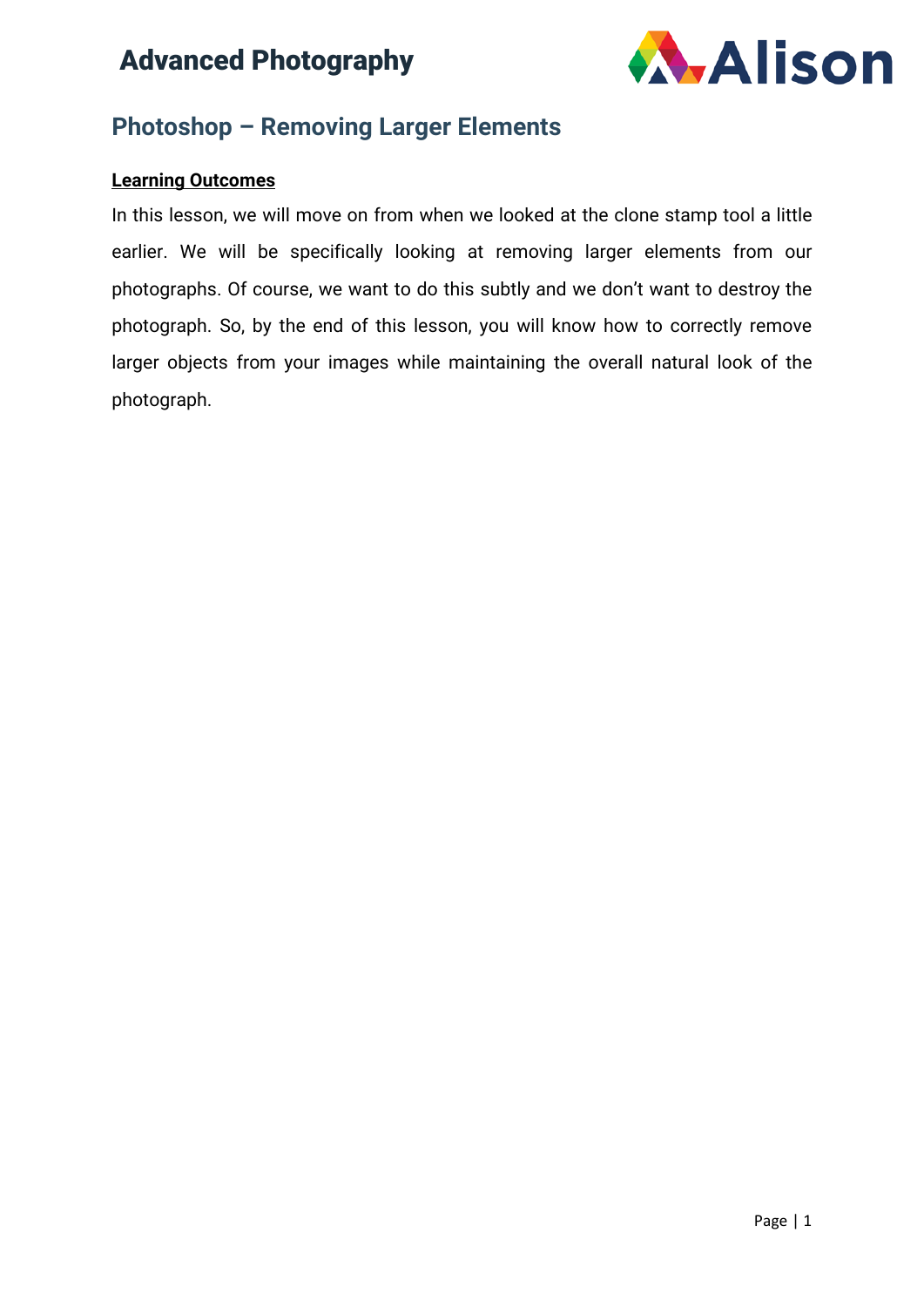### **Photoshop – Removing Larger Elements**

Let's take a look at the photograph. We have some deer in this landscape shot.



When trying to remove larger elements in an image, like these deer that we pictured here, it's often a good idea to best to duplicate a really large portion of good, similar information, to allow us to replace the content that we do not want in our image. To do this, pick the lasso tool by tapping the L key. We can also pick it here, on our toolbar. Once we have the lasso tool selected, we can move on and grab an area of content that is much bigger than the area we need to replace. This is very important, so take your time and make sure you do this correctly. Then, we move to Layer, New, and click on Layer via Copy. We also have a keyboard shortcut for this, Command + J or CTRL + J for Windows. You can see in the layers panel that copies the selected information on to its own layer.

We need to switch to the move tool, in order to reposition that information on top of the deer that we want to remove. Tap the V key, for your shortcut, and select the

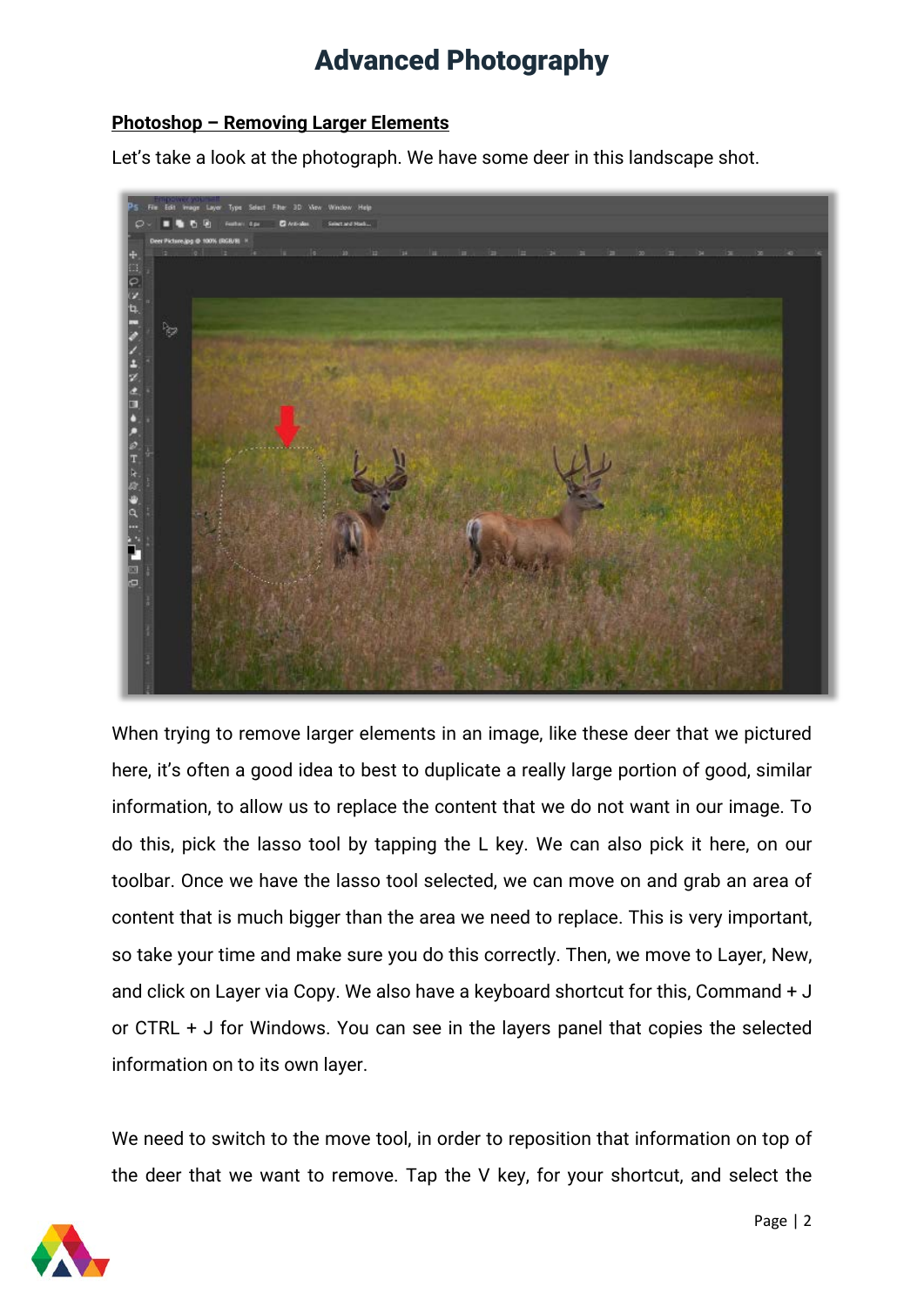move tool. Now, we need to add a layer mask. However, we need this layer mask to be black, so to do this, you need to hold down the option key for MAC users, or the alt key on Windows, and click on the mask icon that you see here.

This will automatically hide the content that we have copied to this layer one. So, let's switch to the brush tool by tapping on the B key, or by clicking on the brush tool in the toolbar. Make sure you hit the X key, which will swap your default colour swatches so that we are painting with white in our mask. This is crucial in order to reveal the content that we copied to this layer. You can start brushing or painting.



If we need to reposition either the mask or the layer, we can switch to the move tool, but by Photoshop's default, they both move together. This is something that took me a while to figure out. Let's undo that using Command Z, and then click on the link icon in between the mask and the layer in order to unlink them. Problem solved. Now, we can move the mask or the layer independently of one another which is very useful. Click on the thumbnail for the image, and then reposition it in the image area. We can take our time with this and when we are content with what we have done and when the results look good, we can relink the image and the mask.